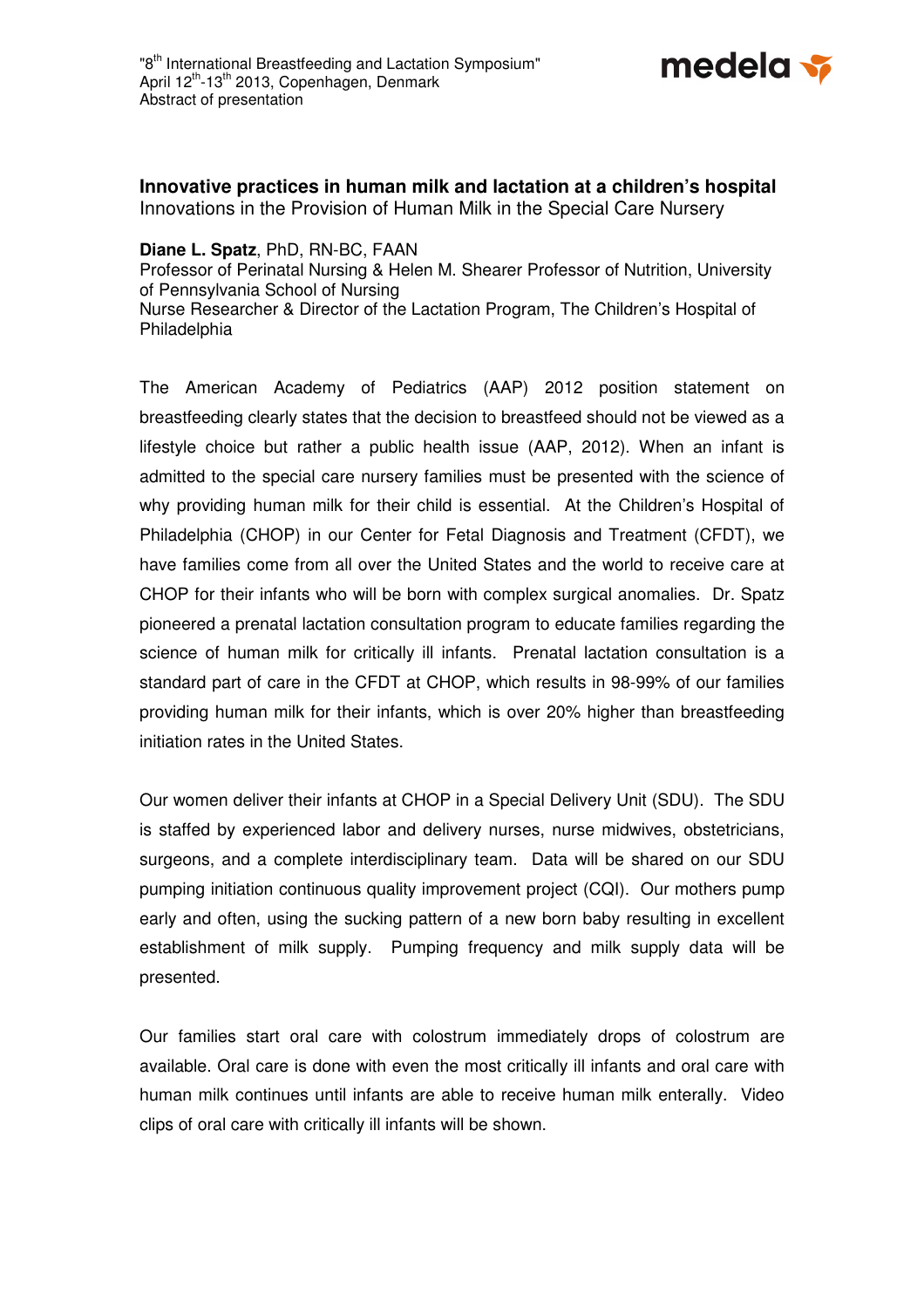

CHOP opened a Human Milk Management Center (HMMC) in 2012. The HMMC is a state of the art milk lab where trained milk technicians track maternal milk production and fortify milk under sterile conditions. The milk technicians also perform human milk nutrient analysis and have the ability to make skim milk for infants with chylothorax. Case studies will be provided related to fractionation, fortification, and skim milk usage in the special care nursery.

Finally, our goal is to help mothers achieve success in transitioning to direct breastfeeding if that is their personal goal. The Spatz (2004) Ten Step process for vulnerable infants will be outlined as well as the "Transition to Breast Pathway" developed at CHOP and demonstrated to be most successful even with the most critically ill surgical infants (Edwards & Spatz, 2010). Case studies will be provided as well as video from CHOP's new DVD entitled "The Power of Pumping". This session will demonstrate that breastfeeding success can be achieved even with the most vulnerable infants.

References:

Spatz, D. L. & Schmidt, K. (In Press). Breastfeeding Success in Infants with Giant Omphalocele. Advances in Neonatal Care.

Spatz, D., Raphael, L., & Froh, E. B. (2012). Breastfeeding the infant with congenital diaphragmatic hernia post extracorporeal membrane oxygenation. Neonatal Network : NN, 31(1), 31-38. doi:10.1891/0730-0832.31.1.31

Duran, M. S., & Spatz, D. L. (2011). A mother with glandular hypoplasia and a late preterm infant. Journal of Human Lactation : Official Journal of International Lactation Consultant Association, 27(4), 394-397. doi:10.1177/0890334411415856

Edwards, T.E., & Spatz, D.L. (2010). An innovative model for achieving breastfeeding success in infants with complex surgical anomalies. The Journal of Perinatal and Neonatal Nursing, 24(3), 254-255. doi:10.1097/JPN.0b013e3181e8d517

Edwards T. & Spatz, D. L. (2012) Making the case for using donor milk in vulnerable infants. Advances in Neonatal Care.

Froh, E.B & Spatz, D.L. (2012). Associated morbidities to congenital diaphragmatic hernia and a relationship to human milk. Advances in Neonatal Care.